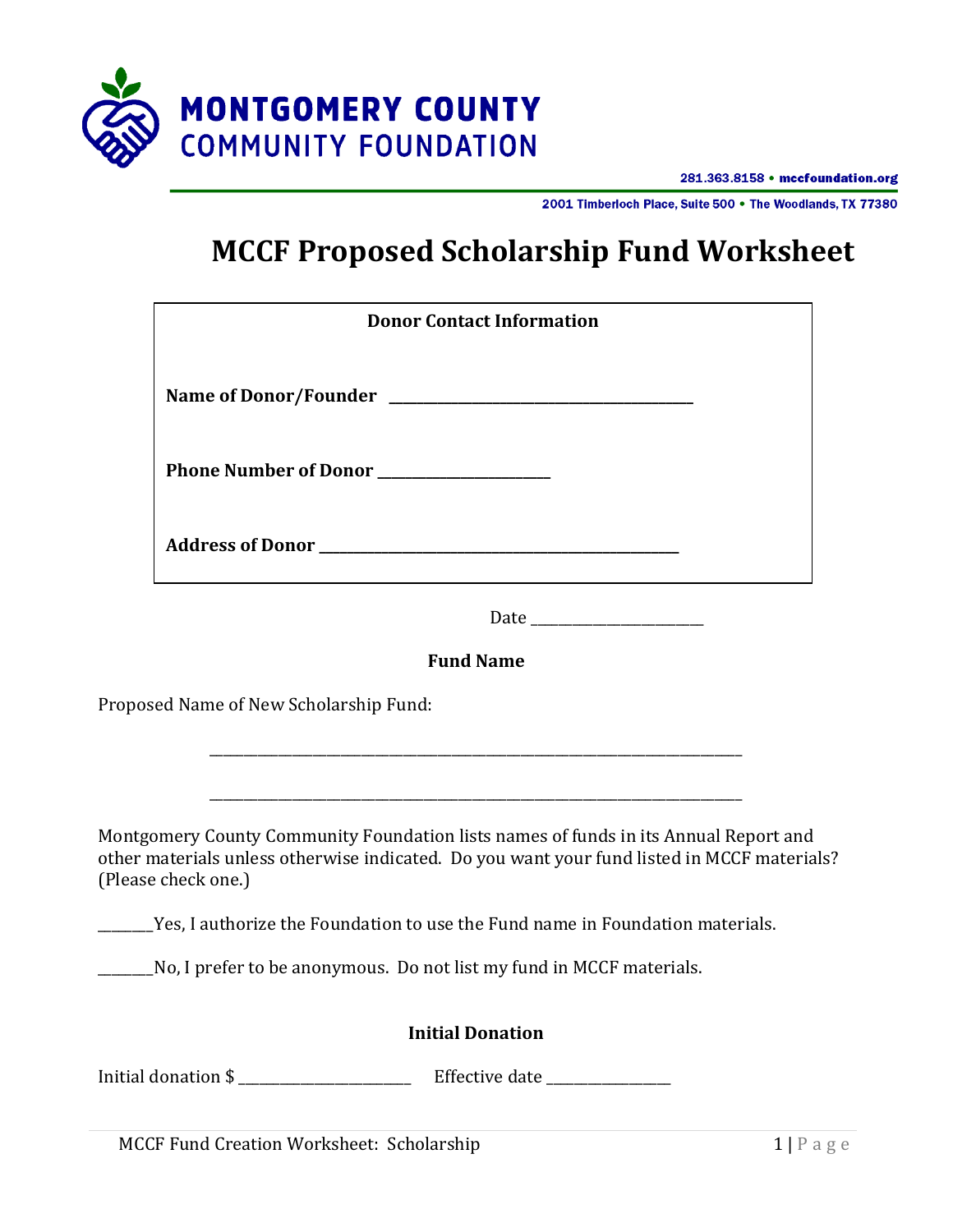

281.363.8158 • mccfoundation.org

2001 Timberloch Place, Suite 500 . The Woodlands, TX 77380

#### **History of Donor and/or person Memorialized by Fund**

In order to preserve the memory of the person honored, or memorialized, please write a brief biological paragraph about that person below. You may include an extra page, if you wish.



## **Scholarship Criteria**

Do you wish to include any special requirements of scholarship applicants?

| 1. | Must be a resident of Montgomery County, Texas |
|----|------------------------------------------------|
| 2. |                                                |
| 3. |                                                |
| 4. |                                                |
| 5. |                                                |
| 6. |                                                |

#### **Student Application Pool**

Do you wish to limit the scholarship application pool (all students graduating from Montgomery County high schools, a particular school district, a particular high school)?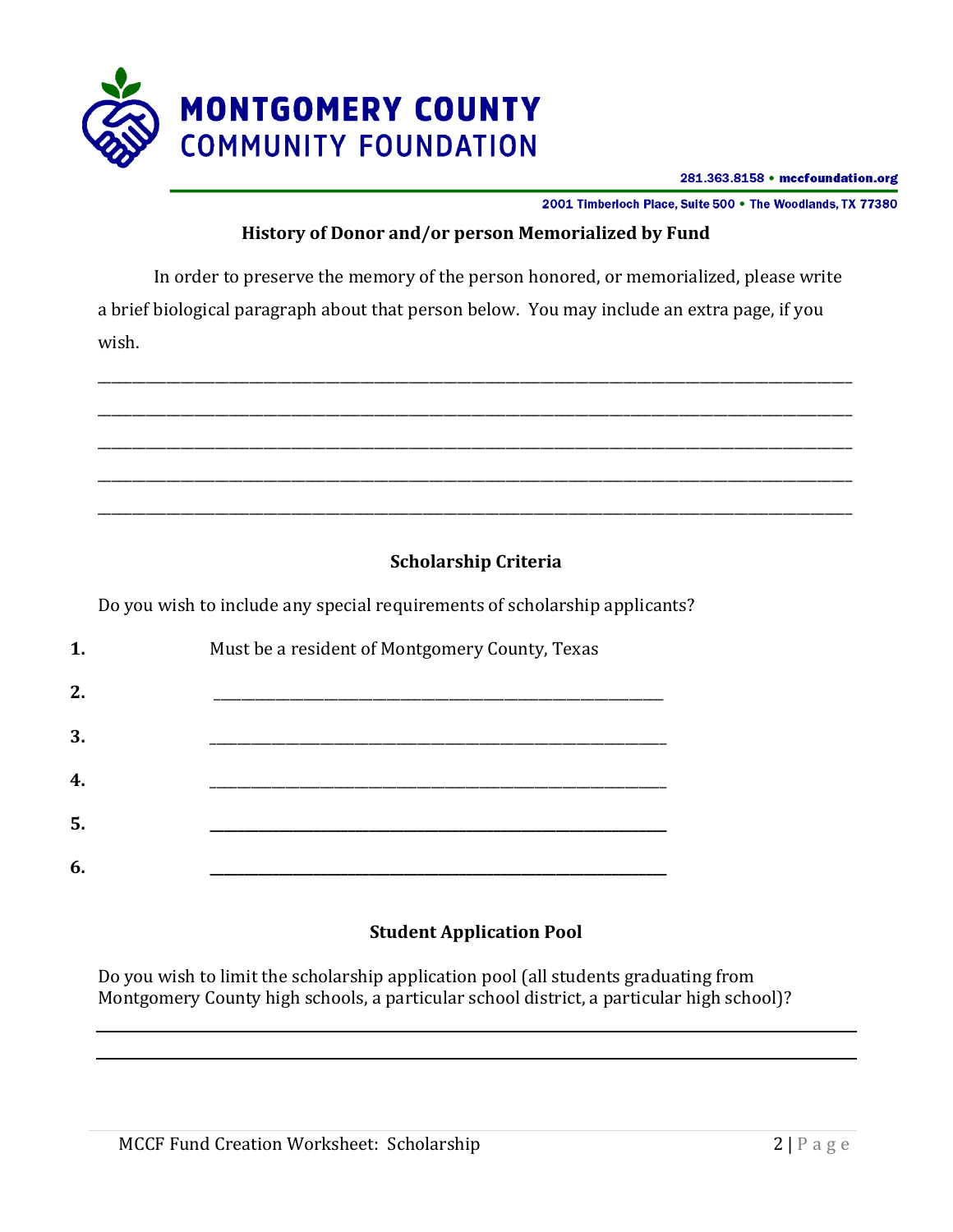

281.363.8158 • mccfoundation.org

2001 Timberloch Place, Suite 500 . The Woodlands, TX 77380

#### **Proposed Selection Committee**

Recipient Nominees are to be selected by a committee appointed by the foundation annually. Members of the Selection Committee would include (titles only):



The Recipient Nominees are to be recommended by the MCCF Distribution committee and approved by the MCCF Board of Directors.

**\*NOTE: THE PENSION PROTECTION ACT OF 2006 (PPA) PROHIBITS GRANTS TO INDIVIDUALS FROM A DONOR-ADVISED FUND. However, educational scholarships are allowed from a fund where a donor or fund advisor is a member of the selection committee, if all of the following are true:**

- **MCCF appoints all of the members of the committee and the donor's advice is given solely as a member of the committee;**
- **Neither the donor nor the parties related to the donor control the committee directly or indirectly; and**
- **All grants are awarded on an objective and nondiscriminatory basis using a procedure that has been approved in advance by the board of directors of MCCF and that has been designated to ensure that all such grants meet the IRS requirements for scholarship programs found in paragraphs (1), (2), or (3) of section 4945(g) of the Internal Revenue Code.**

**Further, every member of any selection committee charged with the evaluation of candidates for Scholarship Grants shall be obligated to disclose any personal knowledge of and relationship with any potential grantee under consideration and to refrain from participation in the award process in a circumstance where he or she would derive, directly or indirectly, a private benefit if any potential grantee or grantees are selected over others.**